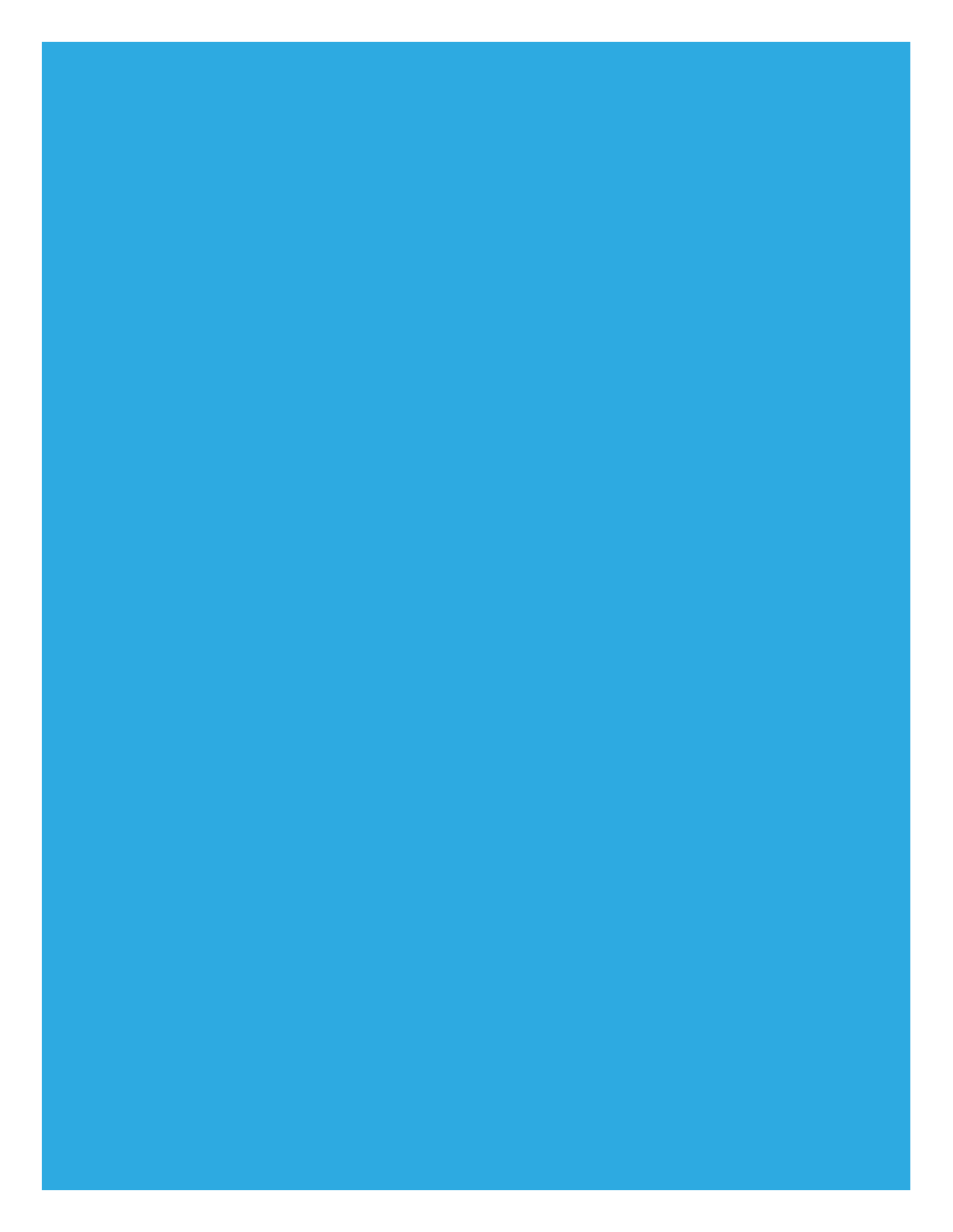# Table of Contents

| 5. Strengthening the foundations for a UN that delivers |  |
|---------------------------------------------------------|--|
|                                                         |  |
|                                                         |  |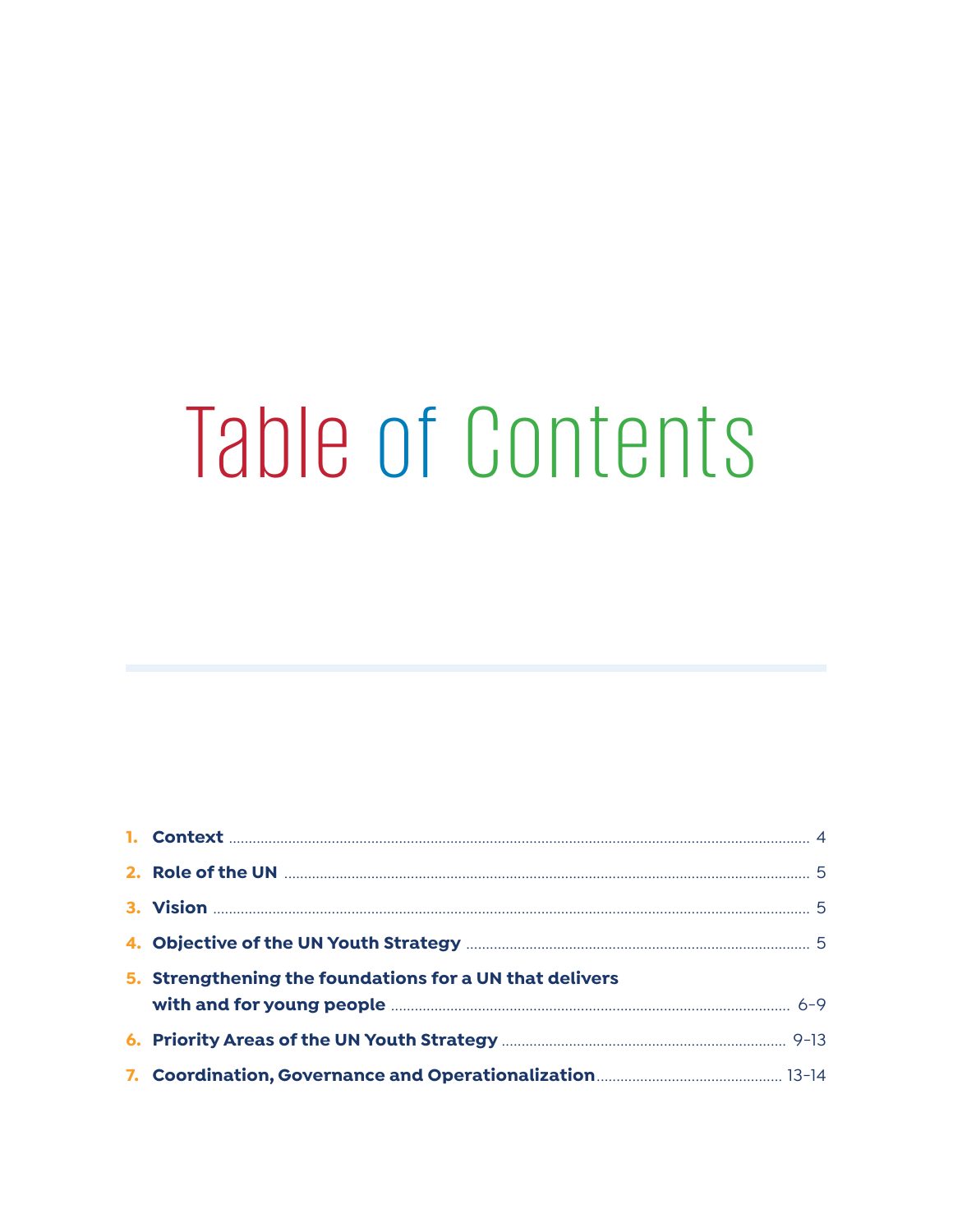# UN Youth Strategy

#### **1. Context**

The world today is home to the largest generation of young people in history, 1.8 billion<sup>1</sup>. Close to 90 per cent of them live in developing countries, where they constitute a large proportion of the population.

Connected to each other like never before, young people want to and already contribute to the resilience of their communities, proposing innovative solutions, driving social progress and inspiring political change, in urban as well as rural contexts. Young people constitute a tremendous and essential asset worth investing in, opening the door to an unparalleled multiplier effect.

At the same time, young people are also facing incredible challenges and even life-threatening risks, disproportionately carried by girls and young women in many parts of the world. These arise when accessing their rights, including to quality education, healthcare or decent work. They also arise in situations of conflict, or when young

people flee home in search of survival, or move for better opportunities. Young people also suffer interpersonal violence, are affected by the slow onsets of climate change or frontline impacts of disasters. They experience intersecting forms of marginalization, and struggle with the brunt of a global erosion of human rights and impeded access to justice.

The way in which the shifting demographics in the world are leveraged, and how young people navigate their transition into adulthood, are critical for the progress of humankind and the health of the planet. With this large and increasing number of young people across the globe, it is abundantly clear that it is only by engaging and working with them, supporting them in standing up for their rights and creating the conditions allowing them to progress and play an active role, that the international community will be able to achieve peace, security, justice, climate resilience and sustainable development for all.

Aged 10 to 24 years. Noting that there is no universally agreed international definition of youth and while recognizing that the UN Secretariat for statistical purposes defines 'youth' as those persons between the ages of 15 and 24 years, this Strategy considers other definitions in use by Agencies, Programmes and/or Member States without prejudice.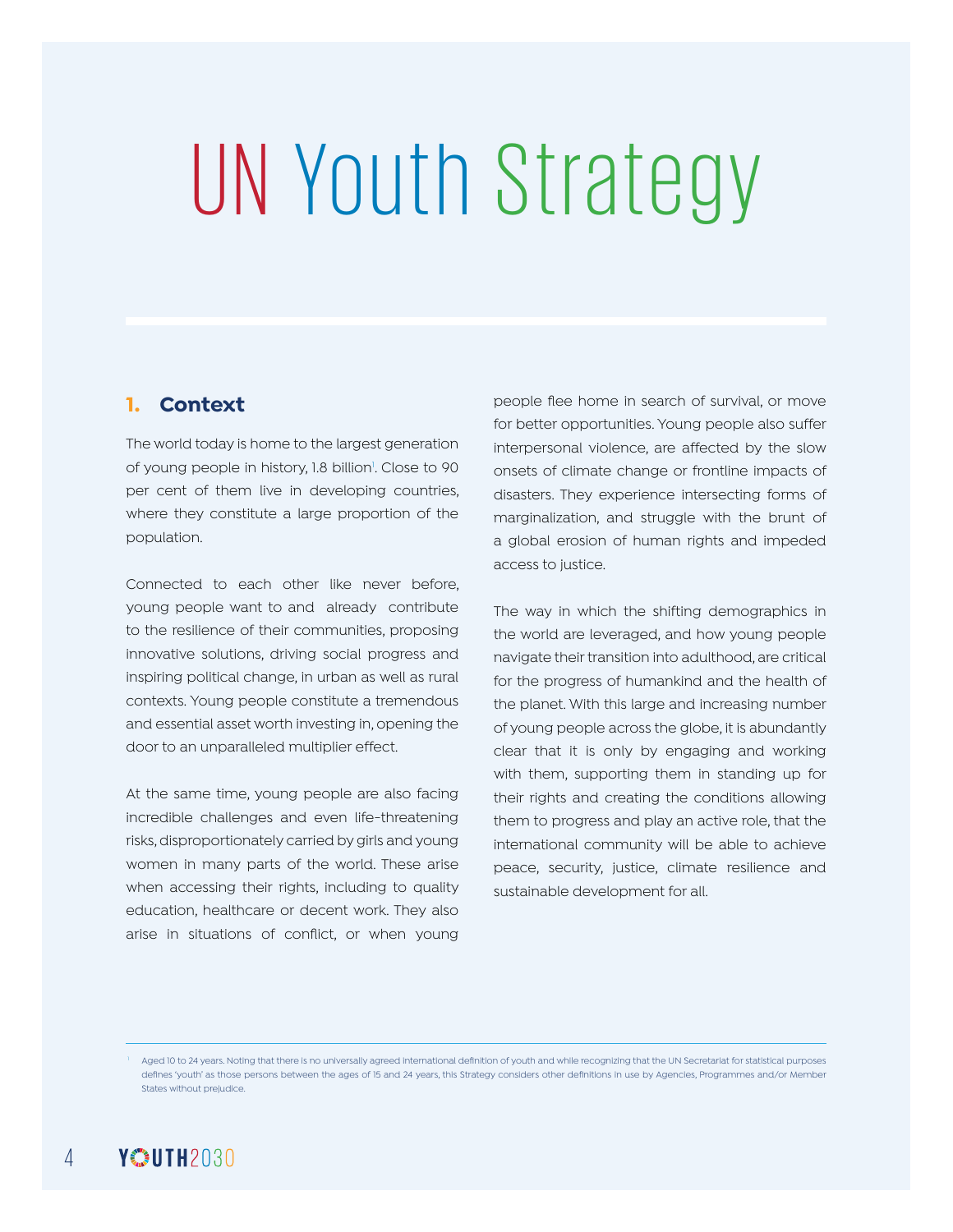#### **2. Role of the UN**

Building on its unique global convening role, its mandate to serve the world's peoples and its role as a partner and broker, the United Nations $^2$  is uniquely placed to act as a source of protection and support for young people and a platform through which their needs can be addressed, their voice can be amplified, and their engagement can be advanced.

Moreover, youth development and youth engagement are cross-cutting issues in the 2030 Agenda for Sustainable Development<sup>3</sup>, other internationally agreed frameworks as well as a central aspect of Security Council Resolutions 2250 (2015) and 2419 (2018), acknowledging that young people play an important and positive role in the realization of sustainable development, in the prevention of crises and in the advancement of peace.

This Youth Strategy acts as an umbrella framework to guide the entire UN as it steps up its work with and for young people across its three pillars – peace and security, human rights, and sustainable development – in all contexts. It seeks to significantly strengthen the UN's capacity to engage young people and benefit from their views, insights and ideas. It seeks to ensure the UN's work on youth issues is pursued in a coordinated, coherent and holistic manner. Doing so is an imperative, as the Secretary-General advances a series of reforms aimed at reinforcing the relevance and effectiveness of the UN, ensuring that its work delivers the maximum benefit for those it serves.

The UN fully embraces young people's diversity in all its forms. Therefore, the UN seeks to employ and advocate for methods and approaches reflective of this diversity so all young people can reach their full engagement, empowerment and development. The UN recognizes young people as rights-holders, and promotes and facilitates transparency, accountability, and responsiveness from duty bearers toward young people. The strategy uses a human-rightsbased, gender-transformative, -sensitive and -responsive approach.

#### **3. Vision**

A world in which the human rights of every young person are realized; that ensures every young person is empowered to achieve their full potential; and that recognizes young people's agency, resilience and their positive contributions as agents of change.

### **4. Objective of the UN Youth Strategy**

The Strategy aims to facilitate increased impact and expanded global, regional and country-level action to address the needs, build the agency and advance the rights of young people in all their diversity around the world, and to ensure their engagement and participation in the implementation, review and follow-up of the 2030 Agenda for Sustainable Development as well as other relevant global agendas and frameworks.

<sup>3</sup> Youth related targets are under several Sustainable Development Goals (SDGs) and are interrelated.

<sup>&</sup>lt;sup>2</sup> In this document UN stands for the UN System at large and includes UN agencies, funds and programmes at the global, regional and national level.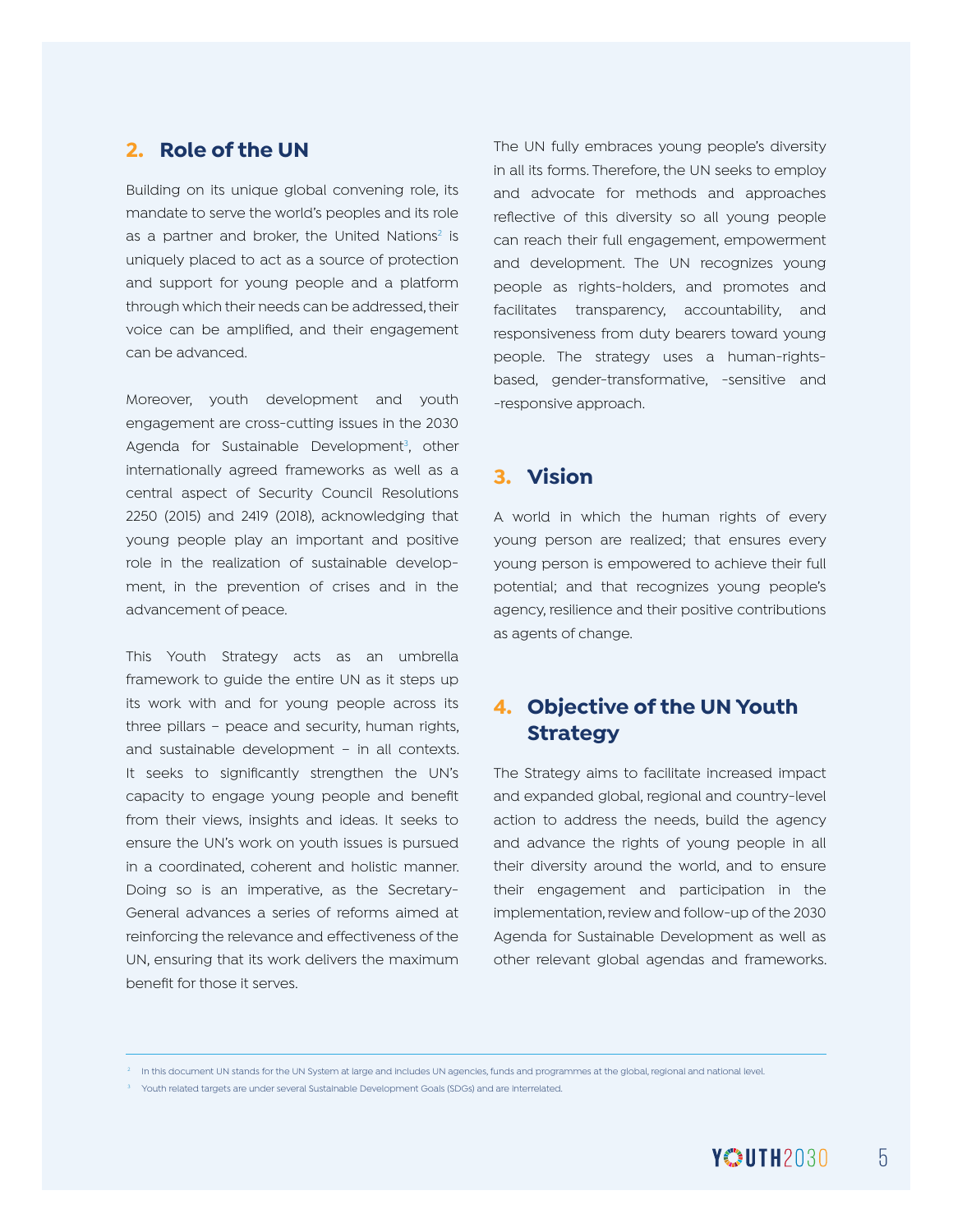### **5. Strengthening the foundations for a UN that delivers with and for young people**

Young people's empowerment, development and engagement is an end in itself, as well as a means to build a better world. The UN recognizes it cannot achieve its mission without partnering with young people and ensuring they are not only heard but understood, not only engaged but empowered, and not only supporting but leading global efforts and processes. Young people need to be full-fledged partners in the United Nations work to build a better world for all, as they are both beneficiaries and partners.

Through its Youth Strategy, the UN seeks to become a Leadership Example, Knowledge and Innovation Pioneer, an Investment and Solution Catalyst, and an Accountability Leader, by converging toward commitments and carefully selected actions giving life to each of these.

These cross-cutting system-wide actions and interventions, listed below, will support the overall capacity of the UN to advance and deliver on the five key priority areas outlined in the subsequent section of this strategy.

#### **A Leadership Example:**

The UN will support youth leadership across the organization and build staff awareness and capacity on youth-related issues.

**Mainstreaming structures:** Ensure a Youth Focal Point function in each UN country team and mission, to support the system-wide country level coordination on youth.

**Youth engagement platforms:** Consider putting in place mechanisms, such as e.g. youth advisory boards, within each relevant UN entity, to provide a channel for input and feedback from young people on UN work. This should be done in ways that reflect the diversity of young people and their organisations

**Dialogue opportunities:** Establish regular online and offline engagements between young people and UN Senior managers, including the Secretary-General.

**Capacity building:** Provide orientation briefing on youth issues to Resident Coordinators, UN Entity representatives, and other senior management positions. Build the capacity of staff to understand and address youth needs including by exploring the integration of training and capacity building components into existing training and capacity building programmes across the UN system.

**Roster of experts:** Combine existing rosters of experts on youth issues and expand it to become more diverse.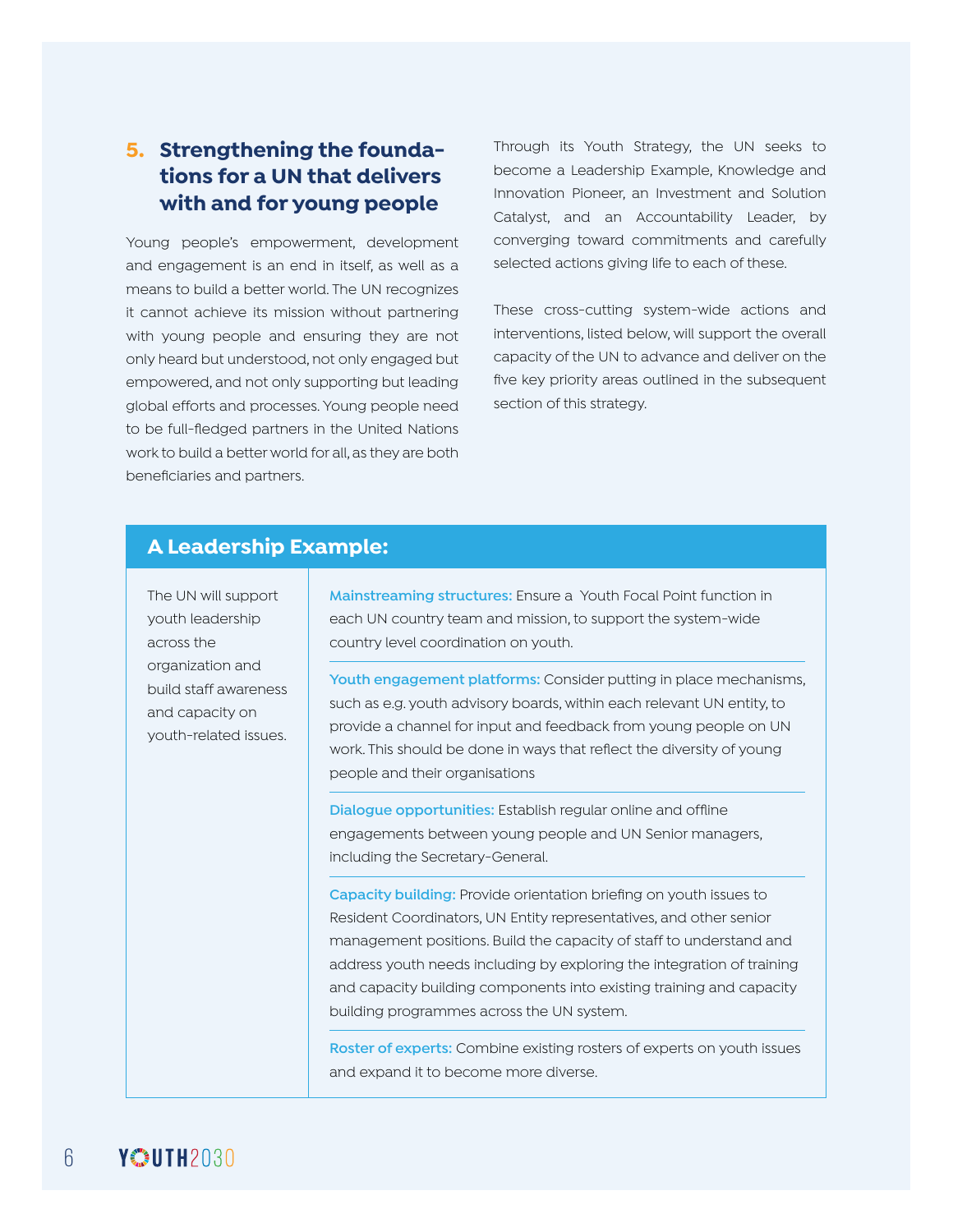**Strengthening internship programmes:** Engage with relevant decision-making bodies and identify innovative solutions with a view of establishing minimum quality standards across the UN for internship programmes and advance efforts to ensure adequate compensation of interns and widening of the intern pool.

**Talent management:** Expand and replicate in UN entities successful human resource modalities for attracting young talent, such as the Young Professional Programme, Management Reassignment Programme, fellowship programmes and UN youth volunteers. Promote across the UN system mobility and support career development of young staff.

#### **A Knowledge and Innovation Pioneer:**

The UN will strengthen knowledge production and management systems; become a credible source of expertise on youth development and engagement; and facilitate evidencebased global awareness on the realities and needs of the world's young people.

**Data tool:** Set forth comprehensive data tool for monitoring global, regional and national progress in young people's development using SDG, WPAY, and other indicators, with continued efforts to expand the availability of disaggregated data.

**Online knowledge platform:** Develop a system-wide repository with easy access to all youth-related knowledge and programmes across the UN; this could include a clearinghouse of good practices, case studies, research material, etc.

**UN Youth Academy:** Organize a recurring UN Youth Academy bringing together the UN System and diverse stakeholders to discuss youth realities, trends and prospects while sharing knowledge and experiences.

**Analysis:** Establish a streamlined approach to country-level youth situation analysis and youth-specific indicators as part of the UNDAF/ UNSF/Common Country Assessments and national development frameworks, and explore regional and global youth reporting that connects these national youth situation analyses.

**Common research agenda:** Identify subjects of common interest and new joint and forward-looking research, including under-recognised challenges and potentials of young people.

**Youth Innovation Labs:** Drawing on accurate diagnostics, convene multi-stakeholders working group at the country-level to reflect on innovative solutions to existing challenges.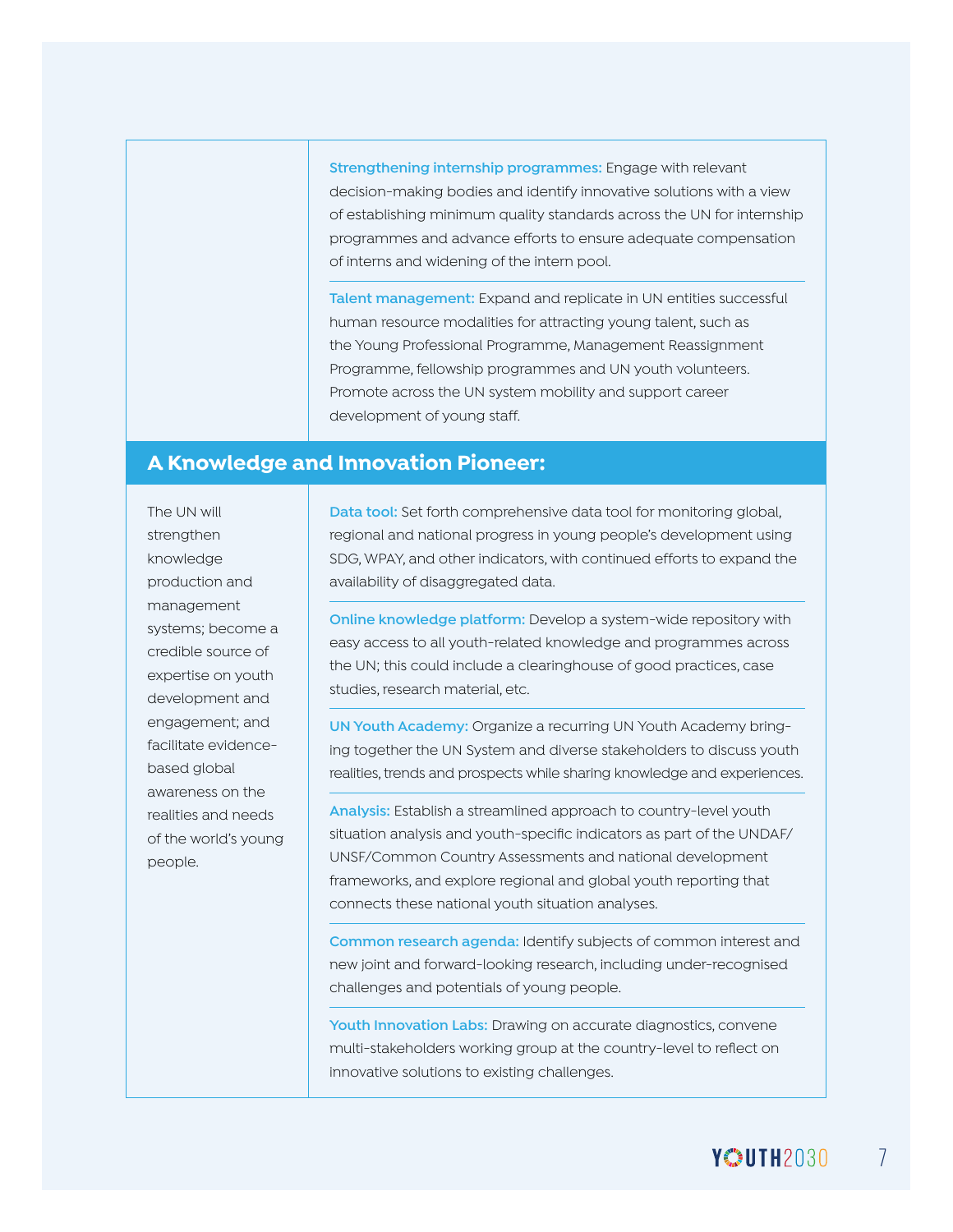**Youth-led innovation:** Provide targeted and enabling support to youth-led organizations and initiatives to pilot new models and interventions. Disseminate results widely.

**Polling:** Undertake polling initiatives among young people at global, regional, national and local levels to gather their perspectives and inform the UN's work and dedicated processes.

#### **An Investment and Solution Catalyst:**

The UN will accelerate resource mobilization efforts and facilitate partnership solutions to advance the implementation of the UN Youth Strategy and strengthen the funding base and mechanisms for youth-focused programming and youth-led actions at all levels.

**A Global Youth Investment and Partnership Platform**<sup>4</sup> **:** Create an online umbrella platform to attract and direct investment in youthrelated programming towards strengthening existing UN funds that support youth and key UN youth initiatives.

**A common resource mobilization strategy:** Formulate a common, innovative and coordinated resource mobilization strategy with a specific focus on mainstreaming youth across existing funding mechanisms and identifying funding solutions for under-financed areas, such as support for youth-led initiatives, movements, networks and organisations, youth participation mechanisms and youth policy work.

**Results-based communications:** Adopt a system-wide results-based communications approach for donors to clearly see the impact of their investments.

**Solution-based partnerships:** Develop pilot initiatives exploring different models of shared responsibility and actions between the UN and young people. This could include co-conducting evaluations with young people.

**Youth participation funding:** Identify ways to ensure dedicated funding for youth participation in all relevant UN entities and at all levels.

**Joint Programmes:** Mobilize greater resources at the country level by strengthening and expanding UN joint programmes on youth.

4 The exact set up and modalities are to be explored in further details.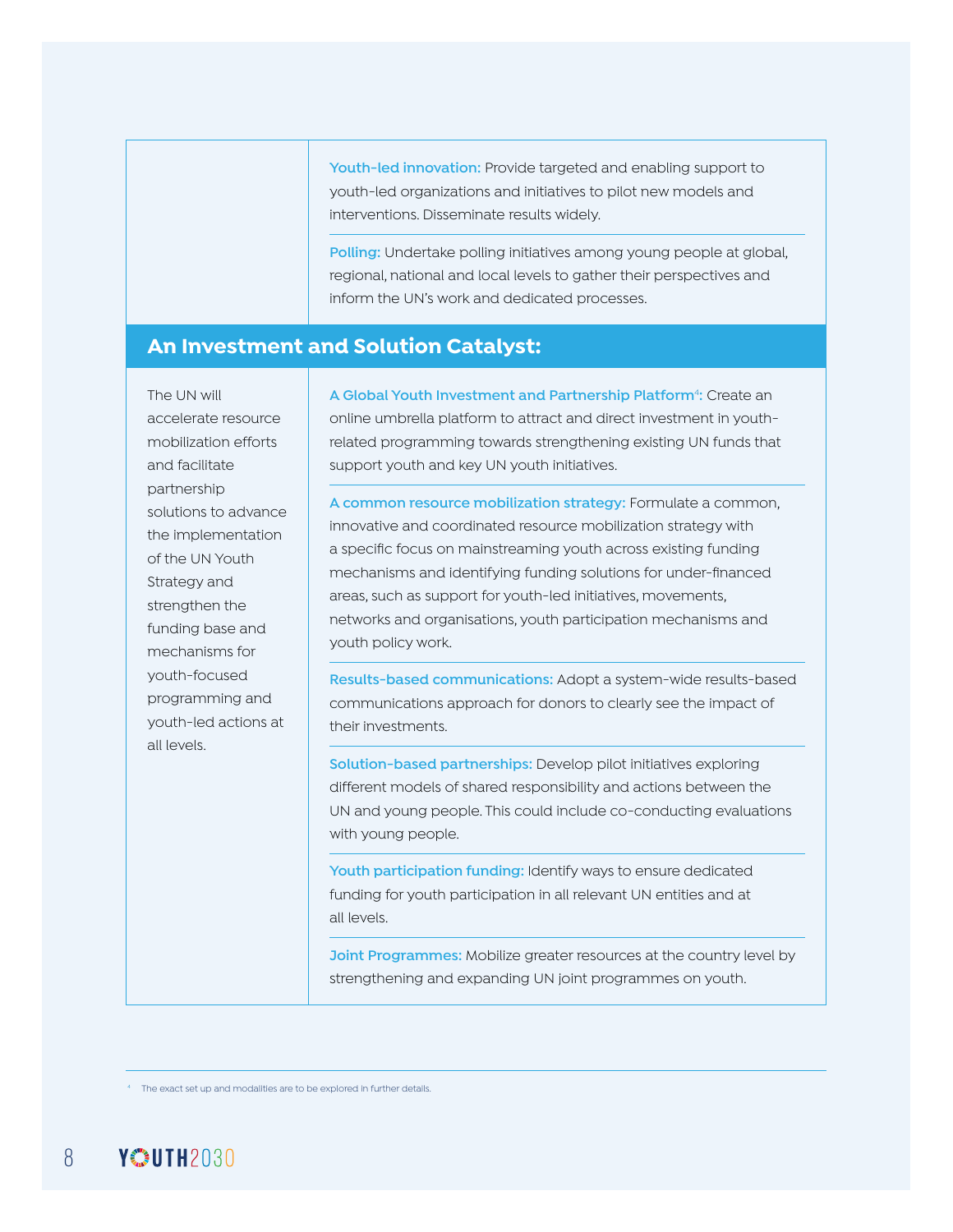#### **An Accountability Leader:**

The UN will seek to ensure UN entities successfully address youth issues through their programming; effectively and meaningfully engage young people in their work; and track budget allocations and expenditures.

Guidelines: Prepare general guidelines for all UN entities to respect the principles of responsive youth development and meaningful youth engagement.

Markers: Employ a youth marker system to track progress and ensure UN programming contributes to youth empowerment and intergenerational equity.

Commitments: Encourage youth-related commitments and goals by senior UN management as part of their annual compacts.

Evaluation: Develop a system-wide approach to impartial impact evaluation of the UN's youth programming.

Review: Conduct an annual review of implementation of the Youth Strategy (see section 7).

Transparency: Make public information on the implementation of the Youth Strategy.

### **6. Priority Areas of the UN Youth Strategy**

The UN is committed to strengthening its capacity to meet new demands and deliver more effectively with and for young people, in line with the ongoing UN Reforms. To do so, the UN must intensify its evidence-based advocacy, policy engagement, partnership and programme

efforts to strengthen international, regional and national commitments to prioritize, invest in, engage and empower young people. In this regard, the UN will leverage both existing and forthcoming system-wide initiatives<sup>5</sup> and step up its efforts in the interconnected priority areas outlined below, which will be operationalized and further substantiated through the Strategy's action plan<sup>6</sup>.

<sup>5</sup> Such as the Global Partnership for Education, the UN Secretary-General's Global Strategy for Women's, Children's and Adolescents' Health, the Global Accelerated Action for the Health of Adolescent, the Global Initiative on Decent Jobs for Youth, the Compact for Young People in Humanitarian Action and other relevant frameworks, existing and forthcoming.

<sup>6</sup> Action Plan forthcoming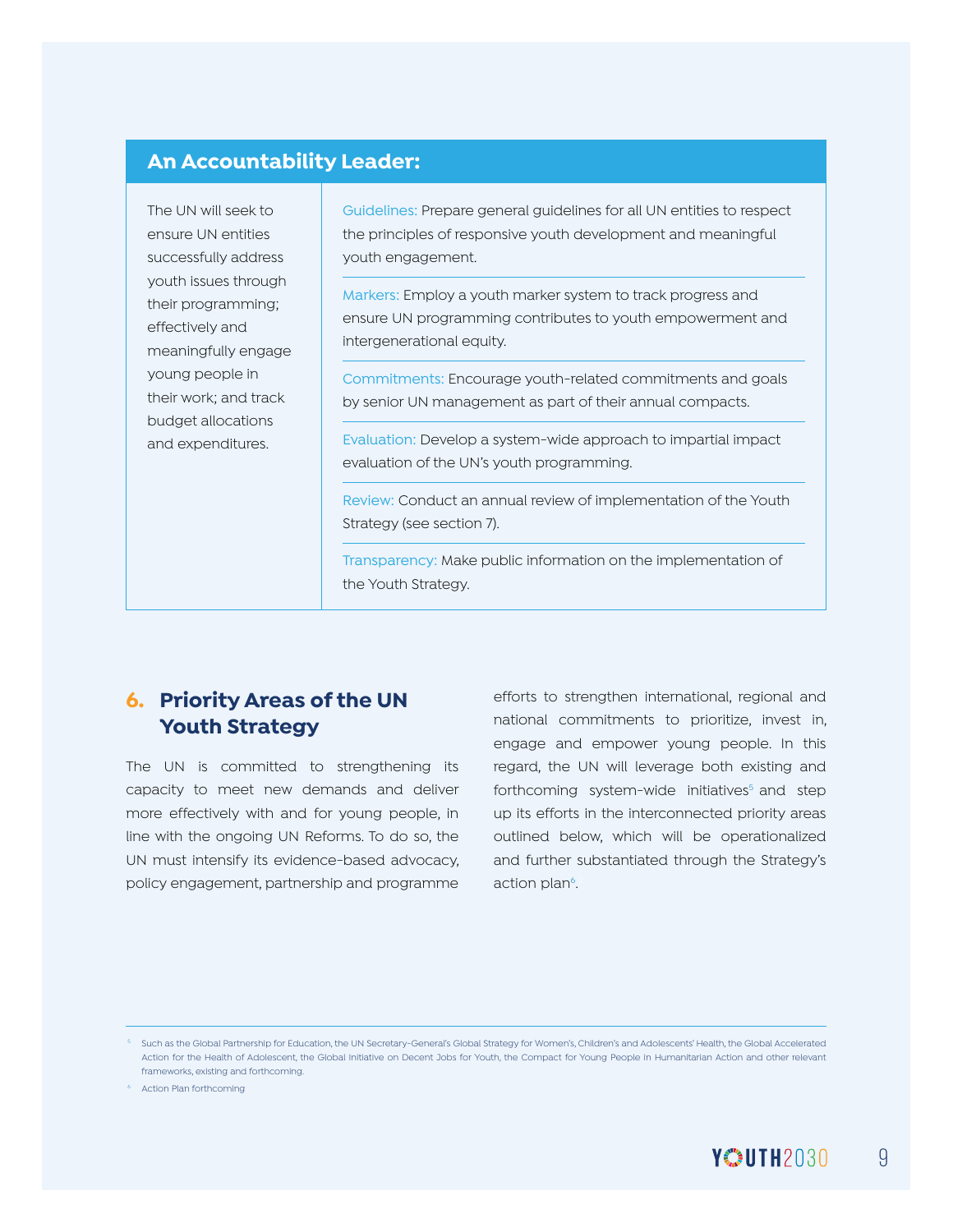#### **FIRST PRIORITY:**

Engagement, Participation and Advocacy - Amplify youth voices for the promotion of a peaceful, just and sustainable world

#### **The UN will:**

**Mainstream:** Incorporate across all entities of the UN and work relating to all UN pillars, the need to meaningfully and sustainably engage and partner with young people and their organizations, networks and movements, through formal and informal mechanisms and platforms to realize universal rights-based youth participation;

**Expand:** Review, improve and widen existing UN modalities for cooperation, dialogue and partnerships with youth-led organizations, networks and movements, as well as young people outside of organizations, with a view to ensure concerted efforts to engage those representing most marginalized young people, at international, regional, national and local levels;

**Assist:** Provide guidance and technical support to UN entities for the establishment (where absent) or strengthening of youth engagement mechanisms (building on lessons learned);

**Engage:** Advocate for expanded and meaningful youth participation in intergovernmental forums at the global and regional levels, particularly those related to the SDGs, including through extensive and streamlined support to youth delegates and representatives;

**Set standards:** Advocate for governments to transform the way in which they engage young

people nationally and locally, and apply the principles of meaningful and sustainable youth participation;

**Connect:** Enhance how the UN reaches out, communicates with, listens to and responds to young people, including through a strategic use of its convening capacity and partnerships with tech and communications companies for expansion of large-scale, multi-media outreach and campaigns relevant to young people;

**Strengthen:** Reinforce and expand the UN's capacities and resources to identify, value and showcase contributions of diverse young people;

**Amplify:** Partner with young people who globally, nationally or locally advocate for the values of the UN to amplify and reinforce their voices and increase the reach and impact of global youth movements they are building, including in the context of major UN Summits such as the HLPF under the General Assembly, the Secretary-General's Climate Summit, the 75th anniversary of the UN in 2020, etc.

#### **SECOND PRIORITY:**

Informed and Healthy Foundations - Support young people's greater access to quality education and health services

#### **The UN will:**

**Advocate for quality education:** Engage Member States and other partners to ensure universal access to quality education; develop and deliver quality and inclusive education for young people that is learner-centered, adopts a lifelong learning approach, is relevant to their lives and the social,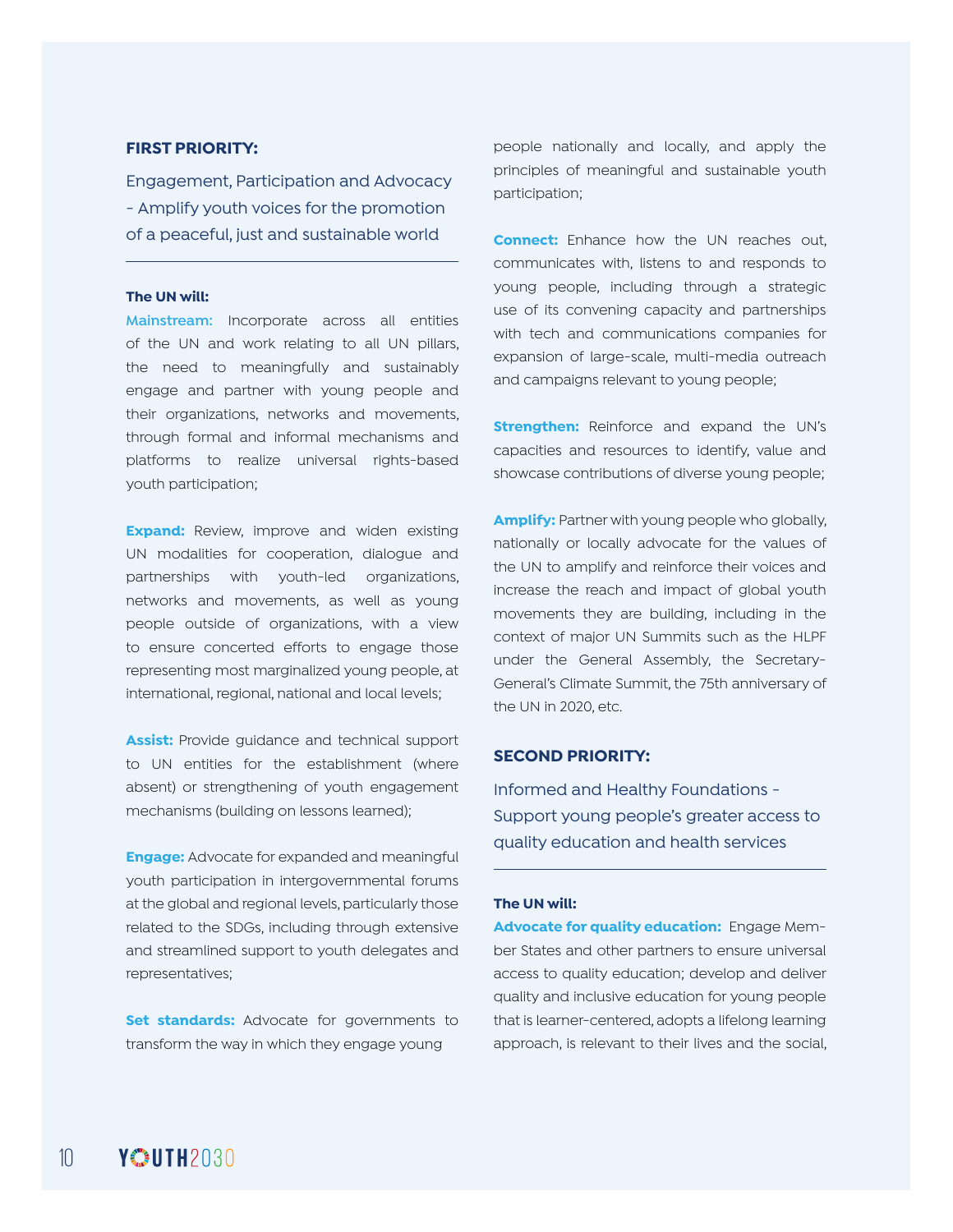economic and environmental needs of their communities, promotes sustainable lifestyles and sustainable development;

**Promote non-formal education:** Support and advance youth policy frameworks that include support to non-formal education and its role in the development of young people's knowledge, skills and competencies;

**Ensure accessible and youth-responsive health services and healthy environments:**  Incorporate an approach that is inclusive of young people in the UN's support to strengthening national health systems, and promote efforts to provide universal health coverage while addressing social determinants of young people's health and wellbeing;

**Support youth-friendly mental health services:** 

Ensure accessibility of youth-friendly mental health services, within the greater context of universal health coverage;

**Support sexual and reproductive health and rights:** Leverage the UN's advocacy and programmatic capacities to expand young people's access to youth-friendly and rightsbased sexual and reproductive health services, comprehensive sexuality education and information.

#### **THIRD PRIORITY:**

Economic Empowerment through Decent Work - Support young people's greater access to decent work and productive employment

#### **The UN will:**

**Uphold global commitment:** Renew and strengthen efforts toward decent work for young people by focusing on evidence-based, scalable and innovative solutions and alliances, that translate into positive outcomes for all, locally and globally, including in fragile situations;

**Advocate for a balanced approach:** Engage Member States and other partners to advocate for a balanced approach to stimulate the youth labour demand and prompt improvements in skills development systems, with the objective of easing the school-to-work transition and reducing the youth NEET<sup>7</sup> rate, particularly among young women and disadvantaged youth;

**Guide and support:** Support Member States and other partners in their efforts to create youthenabling employment and self-employment ecosystems and to develop and operationalize strategies that prioritize the improvement of both the quantity and quality of jobs for young people through, e.g. public and private investments, economic and labour market policies, skills development, transition to the formal economy, social protection, youth rights at work, and active youth engagement;

**Promote access to services and productive assets:** Ensure access of young people - who are navigating a school-to-work transition in an increasingly dynamic context - to integrated and adequate services as well as productive resources, such as land, finance, digital and other technology related resources, both in rural and urban areas;

<sup>7</sup> Not in education, employment, or training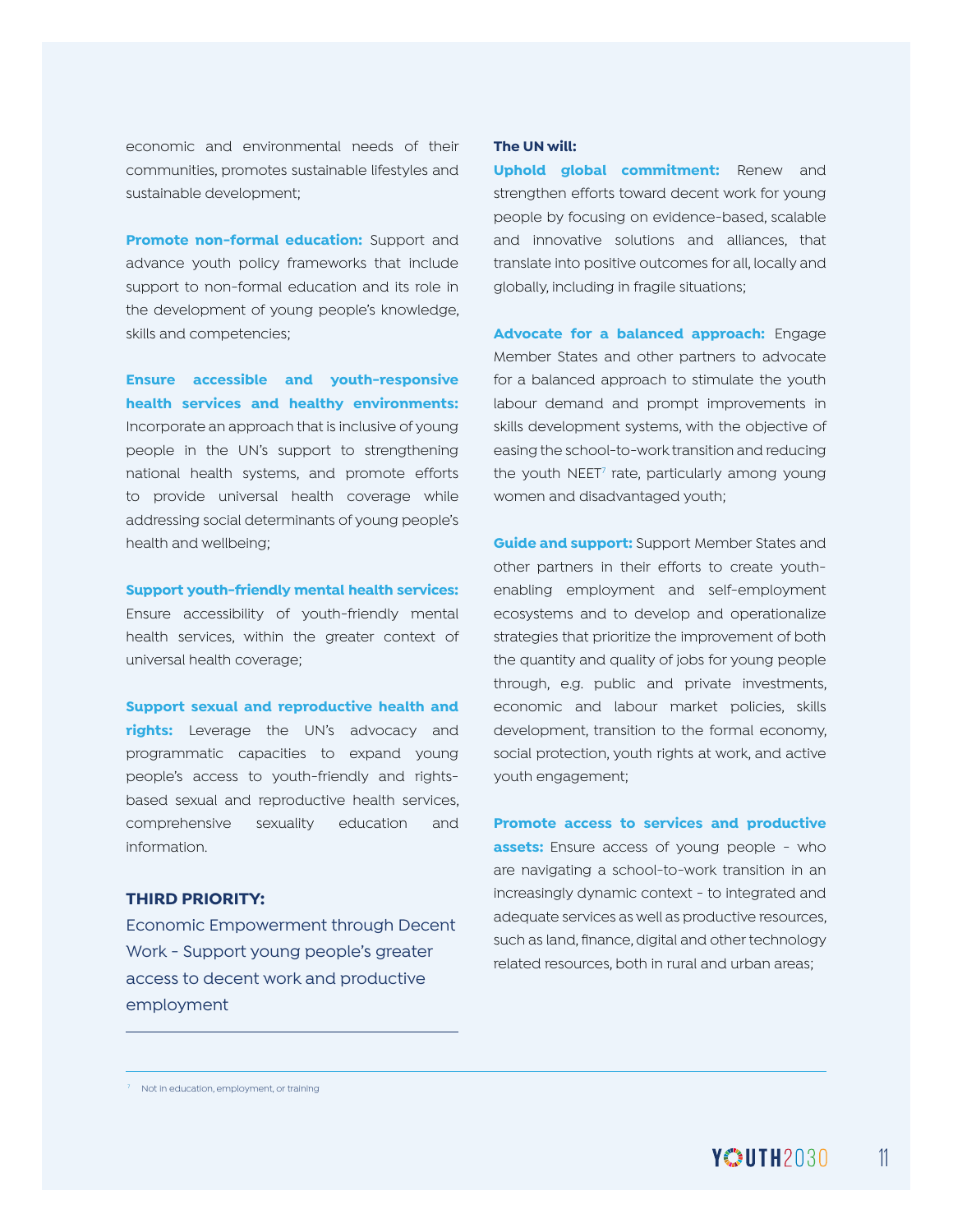**Foster a just transition to a low-carbon and green economy:** Engage Member States and other partners to accelerate the transition towards green and climate friendly economies through mitigation and adaptation strategies that improve energy efficiency and limit greenhouse gas emissions; and similarly, support Member States and other partners in enhancing the capacity of the green economy to create more and better employment opportunities for young people, in wage and self-employment.

#### **FOURTH PRIORITY:**

Youth and Human Rights – Protect and promote the rights of young people and support their civic and political engagement

#### **The UN will:**

**Protect and promote young people's human rights:** Prioritize advocacy, policy development and programming to safeguard the human rights of young people and prevent and address widespread and grave human rights violations experienced by young people and ensure a strengthened focus on young people experiencing intersecting forms of discrimination and abuse, as well as young people's access to justice;

**Raise awareness about the specific situation of young people's rights:** Promote a deeper understanding of the youth-specific barriers and challenges young people face in accessing their human rights; use this information to identify and advocate for actions that could facilitate young people's access to their rights;

**Mainstream human rights:** Promote the mainstreaming of all rights of young people (including their right to participate in public affairs) into the work of treaty bodies, special procedures and other human rights mechanisms, and highlight the importance of protecting young human rights defenders and their organizations;

**Promote participation in political and public affairs:** Leverage the capacity of the UN to promote young people's right to participate in public affairs, including in political and civic processes, platforms and institutions at all levels, such as elections, constitution-making processes, political parties and parliaments;

#### **Develop capacity and human rights education:**

Increase UN's efforts to promote human rights education and training for youth, as well as global citizenship and sustainable development education, without discrimination, to foster civic awareness and participation, volunteerism and a culture of peace and non-violence among young people.

#### **FIFTH PRIORITY:**

Peace and Resilience Building – Support young people as catalysts for Peace and Security & Humanitarian Action

#### **The UN will:**

**Promote an enabling environment: Recognize** young people's important and positive contribution to peace and security, prevention of violence, disaster risk reduction, humanitarian and climate action, and foster and protect an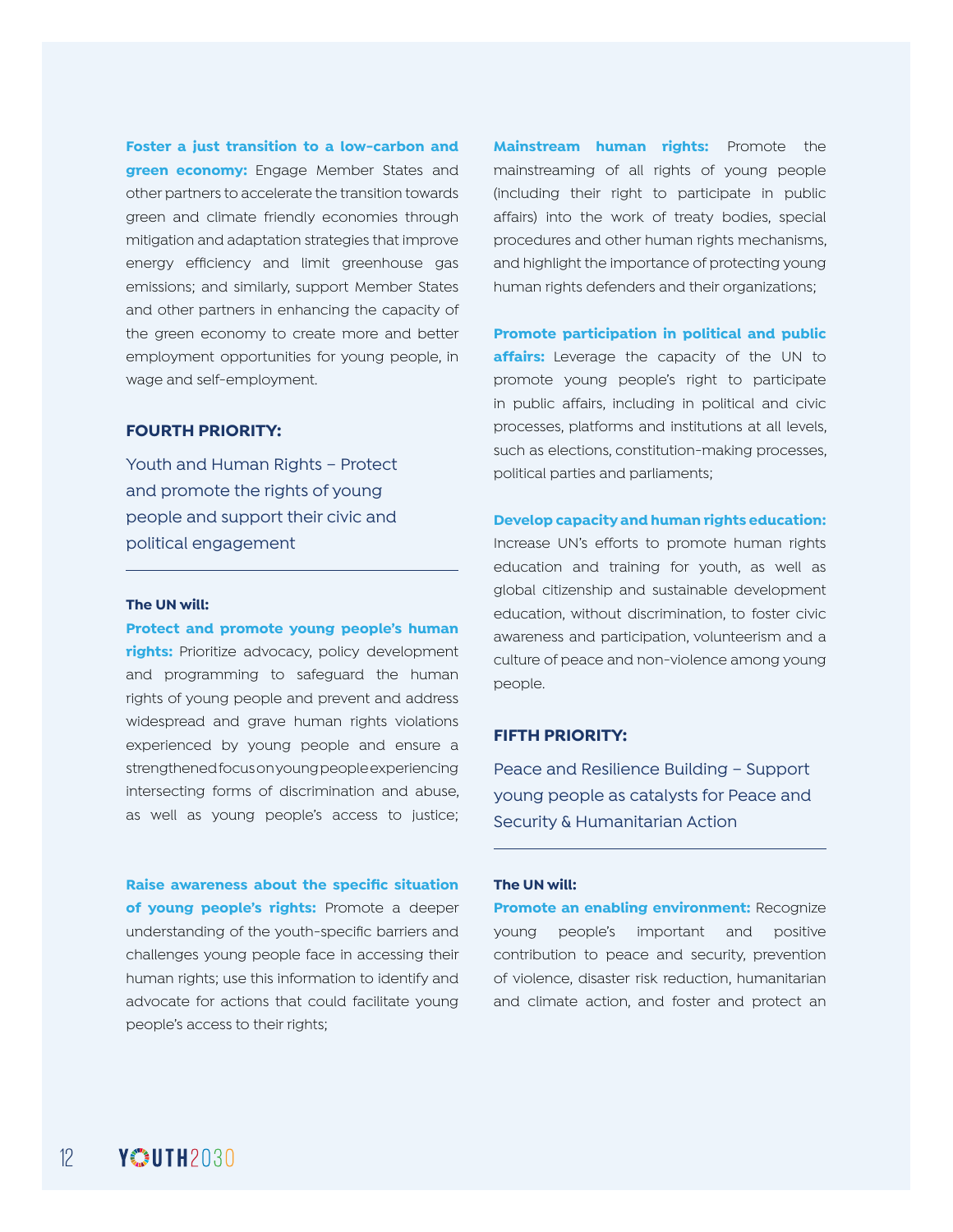environment conducive to young people's actions (including through reintegration, recovery and resilience activities for youth affected by conflict);

**Promote youth participation in formal peace processes:** Encourage and facilitate the meaningful participation of young people in all phases of formal peace and peacebuilding processes;

**Promote safe public spaces:** Ensure young people have physical areas to gather to live, learn and work, especially in conflict situations, informal settlements, slums, and refugee camps;

**Convene and buttress partnerships:**  Strengthen local, national, regional and global partnerships and collaboration, including between youth-led organizations and governments, including through youth, peace and security coalitions, as well as climate change mitigation and adaptation, and disaster risk reeducation initiatives;

**Foster continuous dialogue:** Establish and support inclusive, representative, democratic and structured dialogue and consultation platforms for young people's contribution to peace, security, humanitarian and climate actions;

**Reinforce capacity:** Reinforce the capacity of youth-led organizations involved in peace, security, humanitarian and climate action to increase the impact of their work and their organizational sustainability, as well as reinforce capacity of institutional actors to work with young people;

**Expand opportunities:** Create spaces for young people to contribute to the promotion of a culture of peace through participation in intercultural and interreligious dialogue to prevent conflict. Create and promote opportunities for young people to use their skills and networks to develop and foster counter-narratives to messages of violence, extremism and radicalization;

**Protect and support youth in humanitarian settings:** Ensure integrated support for young people in humanitarian settings with a focus on their protection (particularly young women and girls), as well as their engagement in al phases of humanitarian action, including by building their capacity.

#### **7. Coordination, Governance and Operationalization**

The ownership of the UN Youth Strategy is equally shared by all members of the UN system at the global, regional and national levels.

The Secretary-General's Envoy on Youth will be the public face of the UN Youth Strategy and will lead global advocacy efforts and its High-Level Steering Committee in support of its successful implementation.

#### **COORDINATION AND GOVERNANCE:**

The governance of the UN Youth Strategy will be rooted in existing global, regional and national mechanisms and reinforced by a High-Level Steering Committee.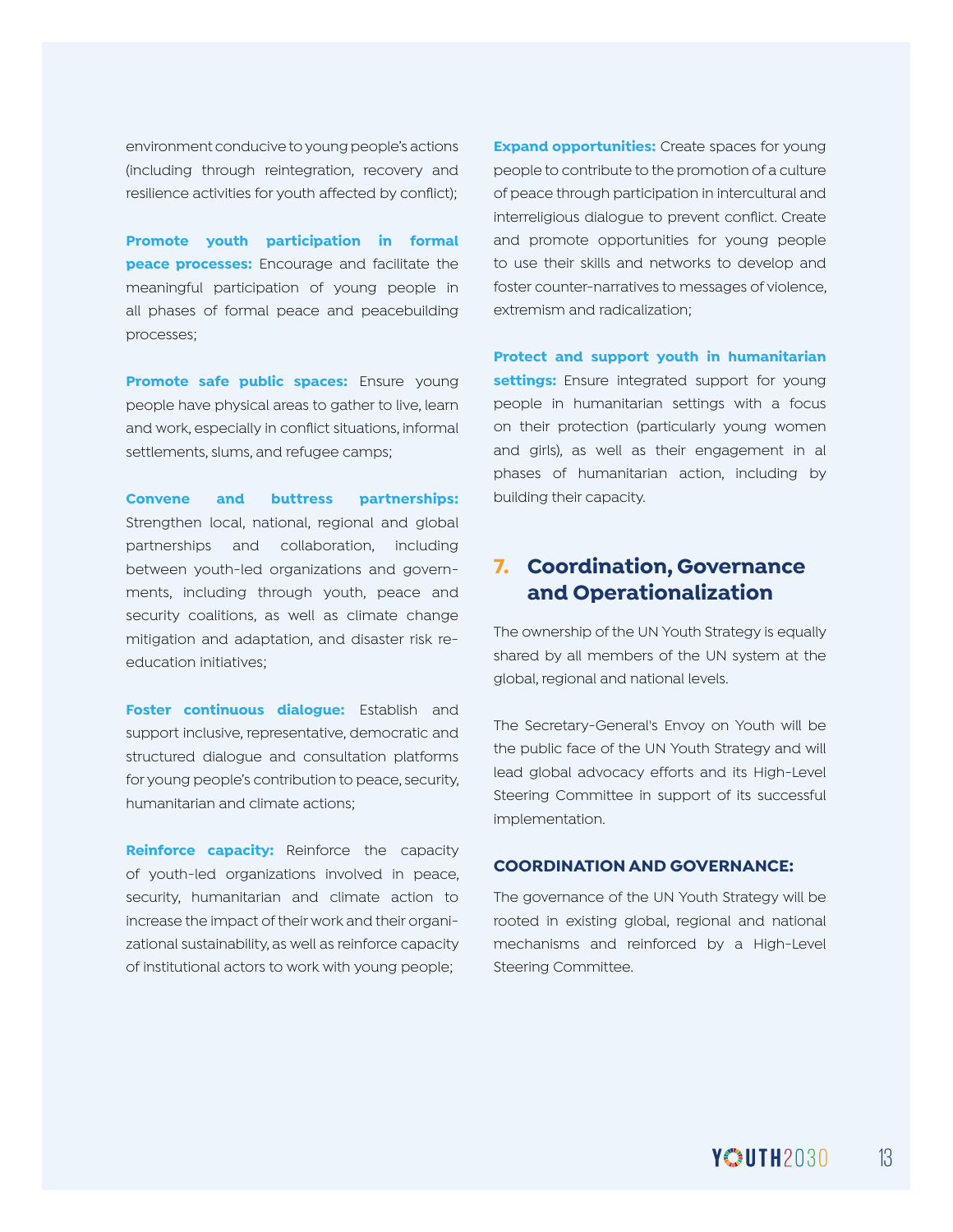A successful implementation of the UN Youth Strategy will directly depend on effective and efficient collaboration between UN entities as well as ingenious synergies among the priorities and actions outlined in the Strategy and its Action Plan.

The implementation of the UN Youth Strategy will benefit from the strategic guidance of a High-Level Steering Committee composed of:

- **a)** The Secretary General's Envoy on Youth
- **b)** The IANYD co-chairs
- **c)** a select number of biennially rotating UN Entities (one or two per priority area whose work is central to the Strategy (at ASG level)
- **d)** 2 biennially rotating representatives of a global youth-led platform/organization.

The High-Level Steering Committee will be chaired by the Secretary-General's Envoy on Youth (as the Secretary-General's representative on youth issues).

The High-Level Steering Committee will also seek to ensure alignment with other UN processes and the UN reform, guide effective linkages and synergies at all levels, and guide the efforts to mobilize resources and leverage partnerships in support of the strategy. The High-Level Steering Committee will identify a suitable arrangement for its interactions with and reporting to the UN Sustainable Development Group (UNSDG) and will ensure the active engagement of parts of the UN Secretariat and System that address areas of the Strategy that go beyond sustainable development.

Annual reports on Strategy's implementation progress will be prepared by the Secretary-General's Envoy on Youth with input from the IANYD and will be discussed by the High-Level Steering Committee, and submitted to the UNSDG and the Secretary-General's Executive Committee.

At the global level, the Interagency Network on Youth Development (IANYD) will pursue its objective to "increase the effectiveness of UN work in youth development by strengthening collaboration and exchange among all relevant UN entities" and support the implementation of the Youth Strategy in cooperation with the Secretary-General's Envoy on Youth.

This work includes reviewing overall implementation progress, gathering and analyzing data, generating and sharing lessons learned, providing input to reports, etc.

#### **OPERATIONALIZATION:**

With a view to ensure efficient exchange of information and ideas between the country level and the High-level Steering Committee, Regional Interagency coordination mechanisms on youth will be regularly engaged by the Global IANYD to contribute input. It is expected that Regional IANYDs will closely collaborate with UN Country Teams on the Strategy's implementation and review.

While the strategy will span 12 years until 2030, an initial action plan will be developed and presented to an expanded Senior Management Group meeting (include relevant specialized agencies) for information. The initial action plan will cover the first four years, to then be reviewed, adjusted and renewed for the subsequent quadrennial phases.